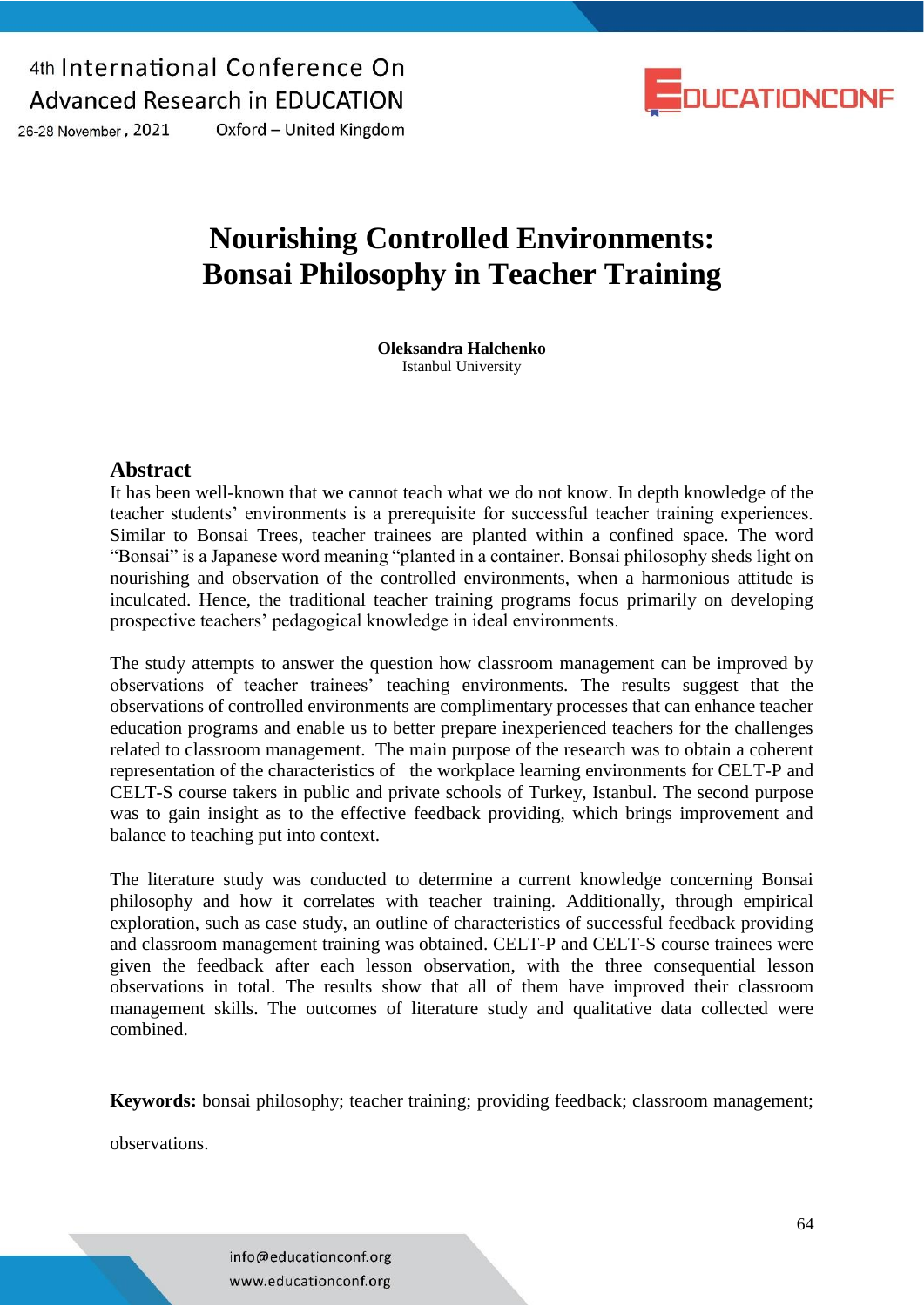

Oxford - United Kingdom 26-28 November, 2021

### **1. Introduction**

When I stepped into teacher training, it reminded me of my old passion for maintaining Bonsai trees. The trees, you are privileged to get hold of, differ from each other in size and characteristics. Teacher trainees on CELT-S and CELT-P Courses resembled Bosai Trees: they all come from different backgrounds, teach in different contexts, and similar to Bonsai trees, require different care. To be successful at bonsai cultivation, one should acquire knowledge, determination, and most importantly kindness. Exactly the same principles apply in teacher training. Bonsai trees teach cultivators humility and patience; and any sustainable teacher training philosophy includes these features. In the process of trying to sculpt a living, breathing, changing organism, the cultivator submits to the idea that his work will never be finished and complete. Dealing with teachers, who have their own teaching believes and strongholds, as teacher trainers, we should bear in mind that the processes of observation and feedback providing is a culture that is being normalized. Teacher training is a philosophy by itself and requires particular mindset: making 'young plants' appear old and aged. All of the teachers are placed in the containers of their own teaching context, and like Bonsai trees, are in need of growth within their own contexts.

I have been teaching and teacher training in Turkey. It is a wonderful country with lots of sunshine and lovely weather. Its Mediterranean climate is perfectly suitable for olive trees, and coincidentally, I would compare teachers in Turkey to olive trees. Similar to Bonsai olive trees, Turkish teachers need lots of sunshine during feedback and should be watered thoroughly whenever the soil gets dry, but constant wetness is to be avoided. In Turkish educational circles, it is common to address each other as 'hoca', which means 'teacher'. It is considered to be the sign of respect. These things should be taken into account when cultivating every tree. Teaching and learning environments are controlled and we should nourish them. Here is the poem that I wrote as an illustration to Bonsai philosophy in teacher training. If the 'snapped' lesson is what we analyze, let us turn our observation and feedback into a culture that helps our trainees to flourish.

#### *Bonsai Olive Tree*

*Incomprehensible to the naked eye My mini friend - Olive Tree Bonsai!*

*Well- balanced and well-groomed By summer will have bloomed!*

*A downgraded elegance of yours Can have a greater impact on this earth!*

*A sense of moment cherished in your midst Will bring more joy than any giant trees!*

*A white dove came with the olive twig I planted in the pot what it brought in its beak.*

*P.S. And every single glance, just looking at your leaves I stop to seize the day and get my inner peace.*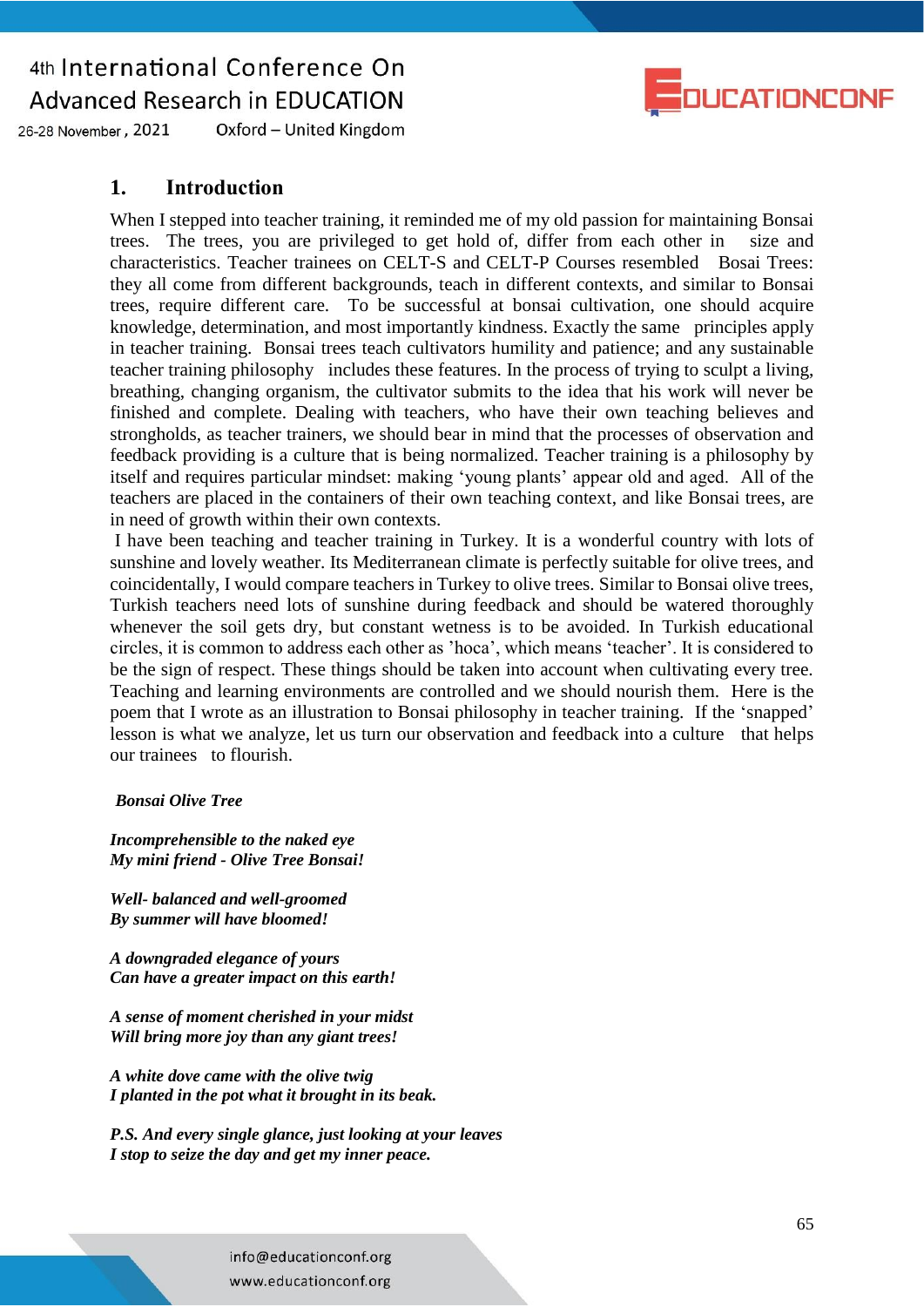

Oxford - United Kingdom 26-28 November, 2021

#### **1.1 Background**

Put simply, bonsai is the art of manipulating the growth and appearance of small, young trees to make them look like older, larger ones. In order to give their bonsais a more aged appearance, cultivators carefully prune foliage to bring out the shape of the trunk hidden uderneath. Unnecessary or uninteresting branches are amputated, preferably with tools like a concave cutter, so as to minimize scarring. Aside from having a deceptively mature appearance, a good bonsai should reveal no traces of human intervention; scar tissue must appear natural instead of manmade. Symmetry is to be avoided at any and all costs when cultivating a bonsai tree. Perfectly straight trunks have to be bent or countered with foliage cascading in another direction. The most striking bonsais have always been asymmetrical in their design, yet the arrangement of the branches still manages to impart an undeniable sense of harmony. (Brinkhof, 2021)

Trees are not inanimate, but living, breathing organisms. They are like teachers always in flux. They develop leaves in some seasons and shed them in others. Their branches and roots keep on twisting and turning, constantly undoing the work of its cultivator. A trainer is someone who can influence contolled environment of the classroom through observation and feedback. The trainer must have his/her well-established teacher training philosophy to weave one's pedagogical knowledge into trainees' classroom without leaving a trace of intervention. A teacher trainer must be aware of education philosophy of the school where its trainee is teaching, and its trainee's teaching philosophy as well.

#### **1.2 Objectives**

This research was a case study with an aim to raise teachers' teaching quality by providing feedback within CELT-P and CELT-S courses, so it covered lesson evaluation comments, such as planning, learning atmosphere, resources, language and skills, classroom management, checking learning and giving feedback. The main focus was on classroom management and how it can be improved by observation of teacher trainees learning environments.

#### **1.3 Research Questions**

This research raises question how classroom management can be improved by observations of teacher trainees' teaching environments. The main purpose of the research was to obtain a coherent representation of the characteristics of the workplace learning environments for CELT-P and CELT-S course takers in public and private schools of Turkey, Istanbul. The second purpose was to gain insight as to the effective feedback providing, which brings improvement and balance to teaching put into context.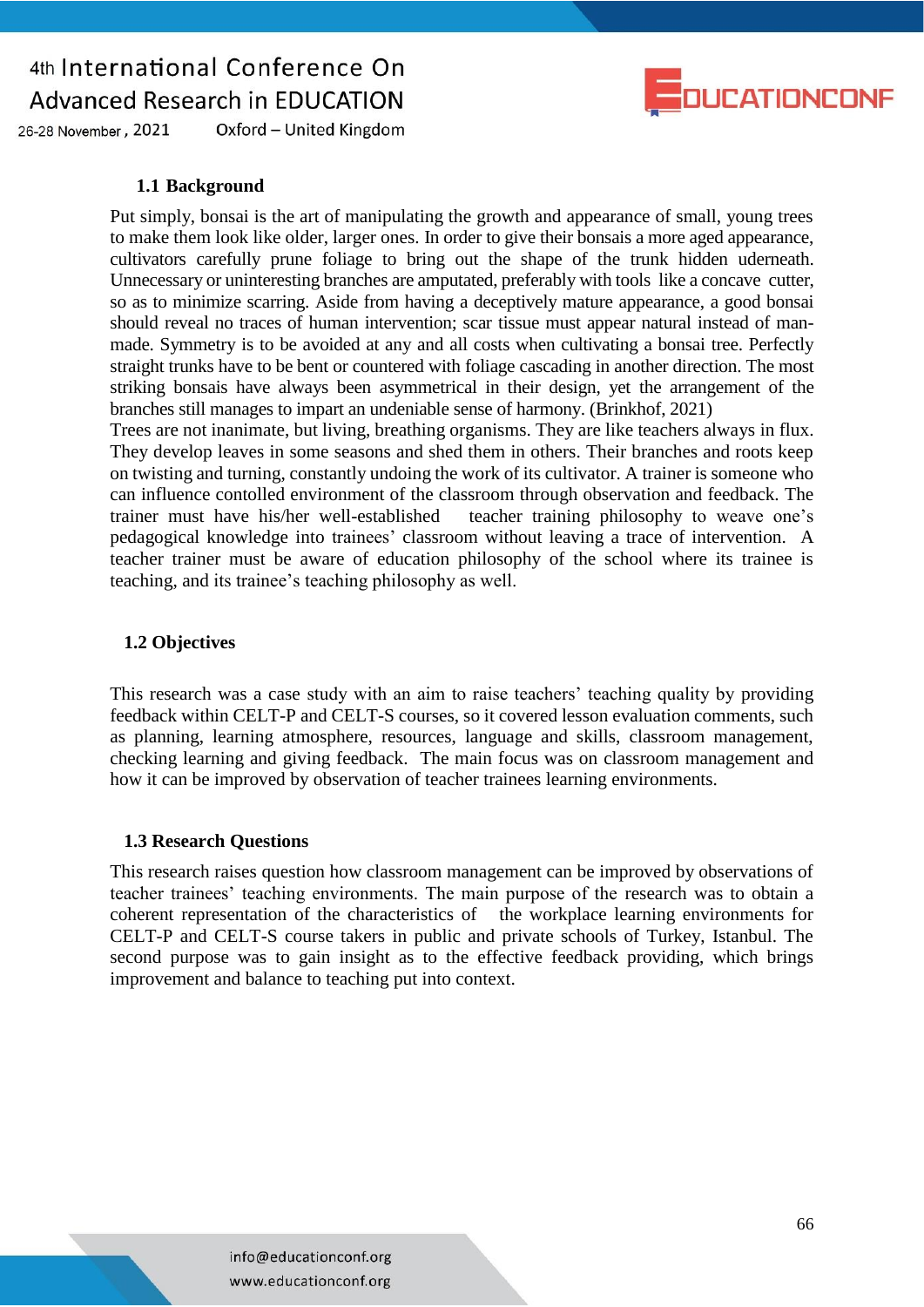

Oxford - United Kingdom 26-28 November, 2021

#### **1.4 Research Methods**

In this research, quantitative data were collected from target groups in public and private schools in Turkey, Istanbul. Data collection methods were: interviews, classroom observation, teachers' self-assessment. Data were analyzed using descriptive statistics and content analysis.

### **2. ''Planted in the Container'': Bonsai philosophy applied to teacher training**

#### **2.1 Effective classroom management**

Formative and summative assessment feedback on CELT-P and CELT-S courses cover lesson evaluation points, such as planning, learning atmosphere, resources, language and skills, classroom management and checking learning and giving feedback.<sup>1</sup> Teacher trainees' performance was assessed against criteria presented in Table 2. A series of interviews were conducted to analyze and describe the case series. The extracts from the interviews are shown in Extract1.<sup>2</sup> As evident in Table 2 and Extract 1, a teacher called Ahmet, struggled with classroom management due to a large number of students. Shafika, who works in the same school; predictably, was facing the same problem. Ebru and Merve both found it difficult to teach highly competent learners and mentioned classroom management as one of the main issues that needs to be addressed. A teacher named Rahi, experienced some difficulties with organizing young learner students and giving instructions, since she does not speak her students mother tongue. Managing the students and being able to overcome the barriers stated above was what the teachers required help with. During teaching observations, I started noticing that all of the teachers resemble bonsai trees that are planted in the conditions of their own classrooms, and need individual approach in finding solutions to their problems. That was the day when I realized that teacher training has been too general, while the trees in pots needed to grow old and aged keeping their sophisticated miniature nature.

*Classroom management* can be represented by the pot in bonsai. The pots are reckoned to be integral in bonsai culture. They impact the aesthetic and health of the plant. Classroom management and learning atmosphere are the main factors influencing the delivery of material, and as a result, the learning process as a whole. Poor classroom management can lead to stagnation of students' social-emotional development. If the classroom lacks on good classroom management, the students are not focused on learning, which is their primary goal for going to school. Thus, managing the classroom shifts from the aims of secondary importance to the main focus, and is placed at the heart of lesson assessment criteria. Similar to bonsai that cannot exist without the pot, a successful lesson is not achievable without well managed classroom.

The previous research findings show that several factors and conditions influence classroom management: the self-understanding of teachers and their mindfulness, the multicultural classroom, behavior management, lack of knowledge on classroom management, knowledge

 $\overline{a}$ 

 $1$  Table 2

<sup>2</sup> Extract1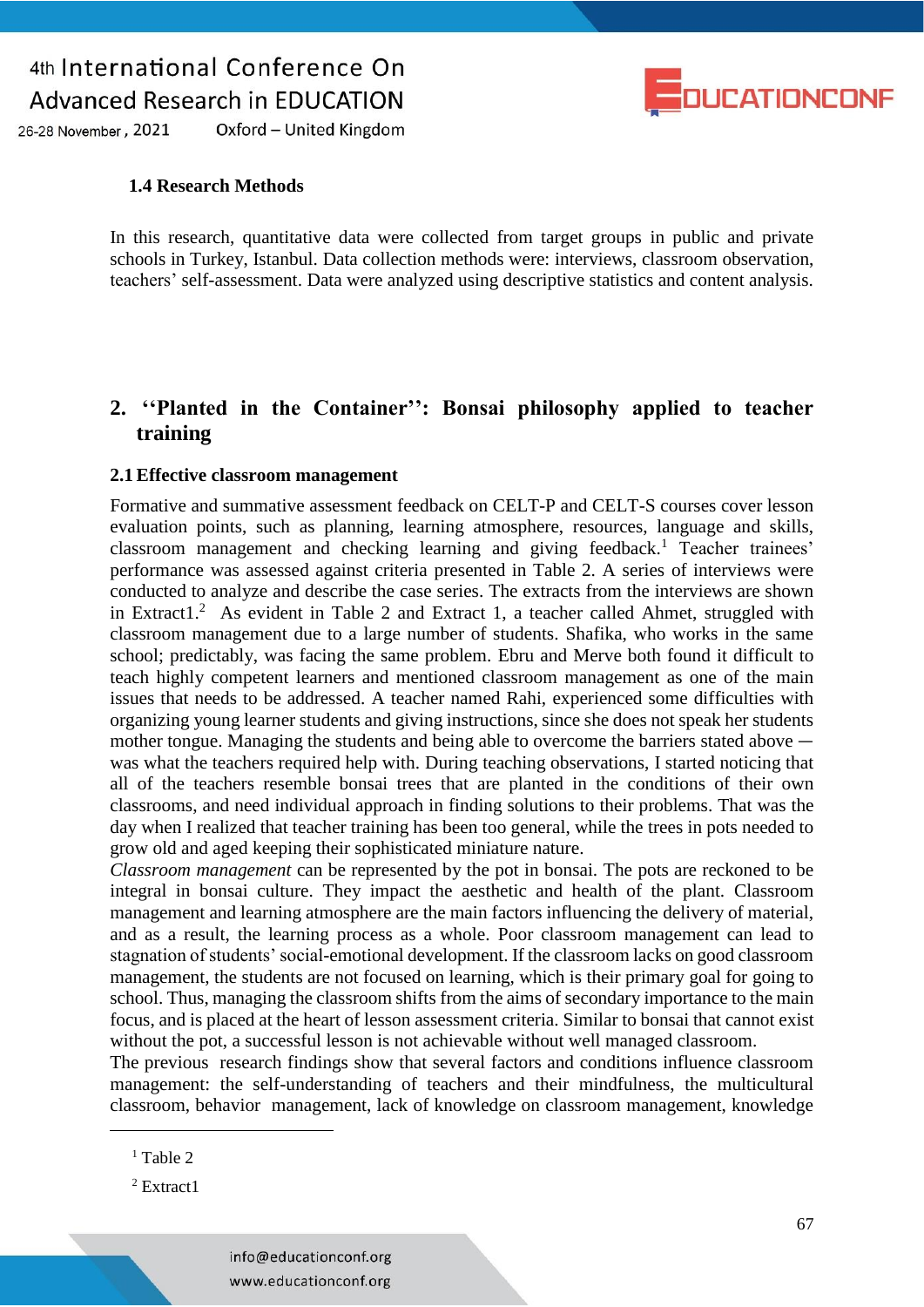

Oxford - United Kingdom 26-28 November, 2021

> of physical and social context, rules, relations and commitment, person-centered versus teachercentered classroom management, an ecological perspective on classroom management and classroom management in connection with motivation and learning.(Postholm,2013) My research findings confirm that classroom management is just as much about managing learning processes when an activity is taking place as it is about teachers themselves and their mindfulness and, of course, the atmosphere that they maintain in the classroom. Effective classroom management is born right at the moment when teachers and teacher trainers realize that the teachers can grow only when they are improving in their own contexts.

#### **2.2 Observation and feedback providing**

Among all instructional development efforts, the most promising way of fundamentally changing teaching is to observe the teachers and provide the teachers with individualized formative feedback. The most reliable way of valid evaluation is to provide summative assessment feedback to the teachers. In this process, information pertaining to the teacher's teaching is collected, summarized, and fed back to him/her. Despite the fact that this method has been found extremely effective, it has not been unfailingly successful. The reason for this might be lack of ability to provide feedback constructively. Most studies focus on the kind of information that is fed back to the teacher rather than the process by which the teacher receives the information. Bonsai philosophy applied to teacher training can bring some improvements to conventional observation methods. Bonsai philosophy logic of feedback providing is presented in Model 1. Key principles of Bonsai tree care correlated with teacher training can represent different feedback giving stages and techniques, and a post feedback phase of teacher development. Bonsai trees are normal plants, propagated like any other, but trained using sophisticated techniques to make and keep them miniaturized. (Stemberger, 2014) Teachers require feedback that will help them to grow in their own classrooms and contexts. Bonsai philosophy tree care techniques applied to teacher training help to enhance the teacher' performance in a particular setting. The styling of Bonsai trees includes basic techniques like regular pruning and wiring, watering, fertilizing and positioning. Each of them corresponds to feedback providing technique.<sup>3</sup> *Pruning<sup>4</sup>* is crucial for maintaining the shape of the tree in order to make it fit into the container. The output of unnecessary, wrong or irrelevant parts of the lesson can be viewed as pruning in teacher training. Bonsai dwarf requires cutting, so that it does not get too big and its existing shape is preserved. Similarly, a teacher should be brought into a desired shape of his/her context and maintain this shape in the long term. *Wiring<sup>5</sup>* is an important technique to shape a dwarf. Teaching methodology can be compared to wiring; like the wired parts bent in the desired direction, teaching methods suitable in the context shape a teacher and his/her teaching philosophy. Once the required methods are being actively used,

 $\overline{a}$ 

<sup>3</sup> Model1

<sup>4</sup> Table1

<sup>&</sup>lt;sup>5</sup> Table1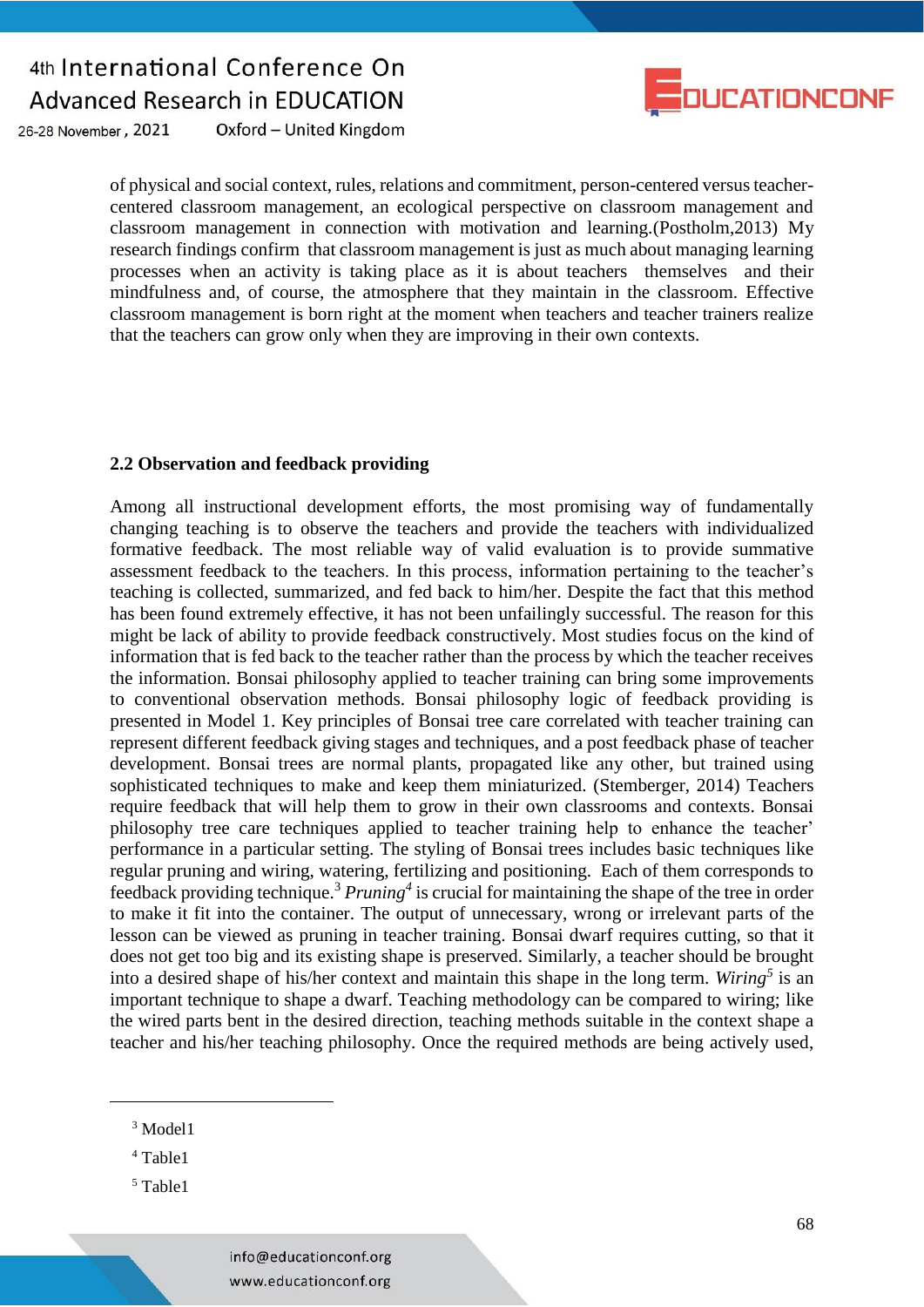

Oxford - United Kingdom 26-28 November, 2021

> the wire can be removed and the tree will still keep its shape. *Watering<sup>6</sup>* is considered to be one of the most important parts of the tree growing process. It is important to never let your teacher dry out of praise. Good points of the lesson should be commented on in order to encourage a teacher to keep the good work. Needless to say, avoid keeping your tree constantly wet. Overwatering might result in bonsai's trunk becoming loose in the pot and his/her classroom teaching might not improve to the desired extent; healthy critics is the key to success. *Fertilizing*  <sup>7</sup>has been neglected since it requires to go extra mile. Only older more mature trees are often fertilized less frequently. Nourishing teachers with extra resources for shortcuts and ideas is the vital part of feedback that should not be underestimated. Preparation is proved to be a better way, and it is well known that the last -minute solutions rarely bring the desirable outcomes. *Positioning*<sup>8</sup> a bonsai tree can be compared to the post feedback stage. At this stage a teacher is given instructions concerning his/her future development and improvement. Lots of light is important for the well-being of the tree, if placed in the darker place, bonsai's growth might slow down. Teacher's growth is highly dependent on prospects of future development that trainer illuminates during the feedback session.

> Determination of quality of education should be based on academic performance of teachers, the number of students and curricula. After graduation, teachers' skills must also be developed to raise their standards, so they can educate learners up to the educational standard. (Corad, Blackbum,1985) Here is the right moment to weave Bonsai philosophy as a principle of cultivating. Recent studies revealed that to develop teachers, there should be many different development strategies involved; mentoring, further education and teacher development by concerned parties are among the most efficient ones. In my research, I would like to focus more on an inside strategy of teacher development. Teacher development within the teacher's own controlled environment, is a good subject to write research on. Evidently, teachers' controlled environments development methods must be improved. One of the reasons why teacher development has not been very successful was a lack of follow-up and support. Professional development of teachers based on feedback is viewed as a main factor of educational development. Feedback is an important and powerful tool in designing teaching. (Cohen,1985) It is viewed as an outlined idea of information necessary for understanding and performance of other people such as teachers, executives, friends, books, parents, oneself or experiences. (Hattie, 2007)

> To sum up, feedback is a powerful tool providing teacher trainees and practitioners with clear ideas and making room for reflection. Nevertheless, effective feedback depends on various factors and primarily on feedback giving techniques and philosophy. Bonsai philosophy applied to teacher training draws parallels between growing trees in the pots and efficient feedback giving techniques that have proved to improve teachers' performance.

<sup>6</sup> Table1

 $\overline{a}$ 

<sup>8</sup> Table1

<sup>7</sup> Table1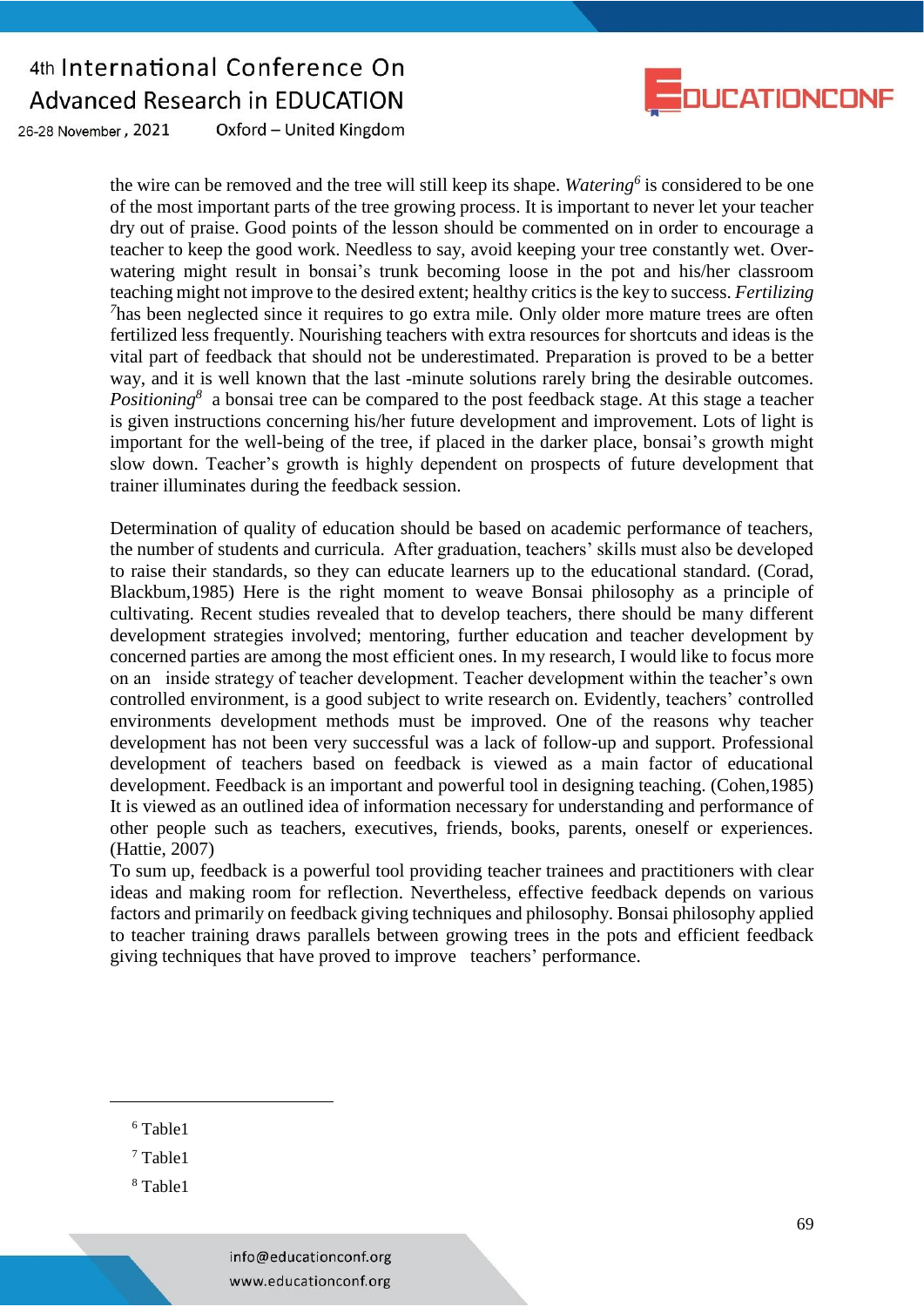

Oxford - United Kingdom 26-28 November, 2021

### **3.Case Series**

#### **3.1 Ahmet and Shafika**

**Ahmet and Shafika** are both working in the public school in Turkey, Istanbul. The school is free of charge and due to the fact that the majority of the families in this area cannot afford private tuition, the school is completely packed. The lessons have to be in two shifts with extremely large classes, which are not suitable for language learning. Ahmet has been teaching for 3 years and Shafika for 5 years.

Disadvantages: both of the teachers faced problems managing large classes.

Advantages: both of the teachers are Turkish and speak the students' L1.

#### **3.2 Rahi**

**Rahi** is an Iranian teacher who relocated to Turkey for work. She works for the private school with quite high tuition fees.

Advantages: The school is well equipped with the latest learning technology and has plenty of resources and materials to support a teacher.

Disadvantages: Rahi does not come from Turkey and her L1 is Farsi, she might find it difficult sometimes to explain herself to young learners.

#### **3.3 Ebru and Merve**

Ebru and Merve are both working in the private highly prestigious school in Istanbul with the students having access to summer English schools in English speaking countries all over the globe.

Advantages: the students are very good at English and do not require a lot of retrieval practice.

Disadvantages: The students might be a bit arrogant sometimes, and feel that they speak English better that the teachers. Ebru and Merve are both stressed with teaching highly competent learners.

### **4. Research Results**

### **4.1 Analysis Results of Teachers' improvement**

Teachers' problems were analyzed based on lesson evaluation check-list for both formative and summative assessment types. There were three observations in total: with two formative assessments and reflective interviews with the teachers held right after the observations. The last observation was summative assessment and the teachers were granted marks, such as merit, satisfactory or in need of improvement. All teachers assessed their performance as satisfactory, while two of them even got merit. Details of each element of assessment were consistent, such as planning, learning atmosphere, resources, language and skills, classroom management and checking learning and giving feedback.<sup>9</sup> (Table 2) Things that needed improvement were noted and the trainer's feedback was delivered to the teachers. In addition, teachers' reflective interviews were conducted and their controlled environments were analyzed.<sup>10</sup> When I examined teachers' contexts, I found that teachers focused on their contexts problems more than on their lesson plans, spelling, etc. Controlled environments kind of feedback helped to improve teaching and raise learning quality. Observations of five teachers teaching English as

 $\overline{a}$ 

<sup>9</sup> Table 2

 $10$  Extract 1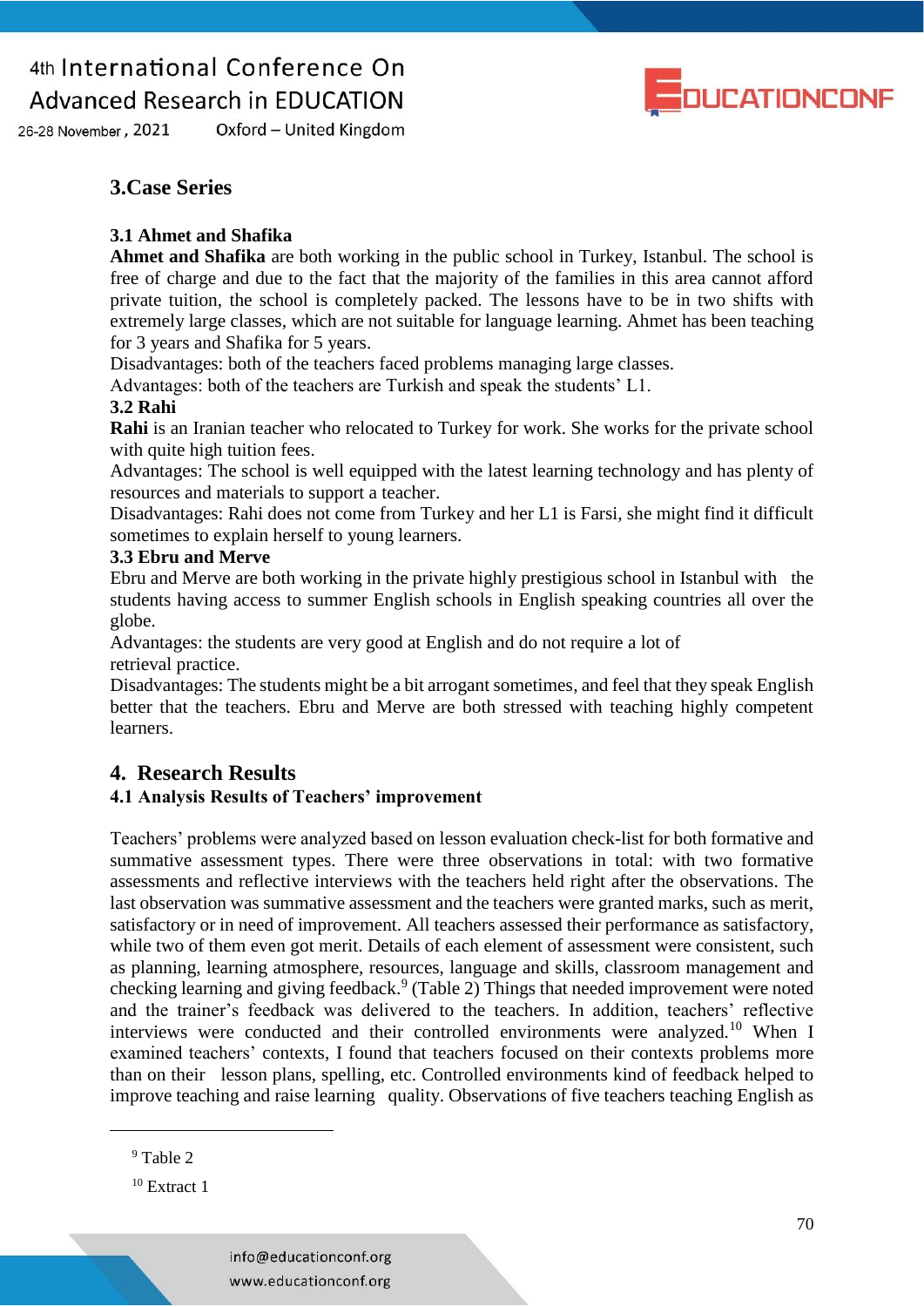

26-28 November, 2021 Oxford - United Kingdom

> a second language in primary and secondary schools showed that the five teachers taught according to their teaching curriculum and used diverse teaching materials to give their students a better understanding of the subject. Although, the teachers struggled with their own controlled environment problems that needed the trainer's attention and assistance. Details of analysis results of teachers' controlled environments improvement are in Table 1.

|  | Table 1. Analysis results of teachers' environments improvement |  |
|--|-----------------------------------------------------------------|--|
|  |                                                                 |  |

| Teacher | Type of               | Observation                                                              | Reflective                                                                                                                                                                                                                                  | Feedback                                                                                                                                                                                                                                                                                                                                                                                                                                                                                                                                                                                                                                                            | Classroom                                                                                                                                                                                                                                                                                                                                                                                                                                                                                                                                                                                                                                                            |
|---------|-----------------------|--------------------------------------------------------------------------|---------------------------------------------------------------------------------------------------------------------------------------------------------------------------------------------------------------------------------------------|---------------------------------------------------------------------------------------------------------------------------------------------------------------------------------------------------------------------------------------------------------------------------------------------------------------------------------------------------------------------------------------------------------------------------------------------------------------------------------------------------------------------------------------------------------------------------------------------------------------------------------------------------------------------|----------------------------------------------------------------------------------------------------------------------------------------------------------------------------------------------------------------------------------------------------------------------------------------------------------------------------------------------------------------------------------------------------------------------------------------------------------------------------------------------------------------------------------------------------------------------------------------------------------------------------------------------------------------------|
|         | school                |                                                                          | Interview                                                                                                                                                                                                                                   |                                                                                                                                                                                                                                                                                                                                                                                                                                                                                                                                                                                                                                                                     | management                                                                                                                                                                                                                                                                                                                                                                                                                                                                                                                                                                                                                                                           |
|         |                       |                                                                          |                                                                                                                                                                                                                                             |                                                                                                                                                                                                                                                                                                                                                                                                                                                                                                                                                                                                                                                                     | improvements                                                                                                                                                                                                                                                                                                                                                                                                                                                                                                                                                                                                                                                         |
|         |                       |                                                                          |                                                                                                                                                                                                                                             |                                                                                                                                                                                                                                                                                                                                                                                                                                                                                                                                                                                                                                                                     | (Summative                                                                                                                                                                                                                                                                                                                                                                                                                                                                                                                                                                                                                                                           |
|         |                       |                                                                          |                                                                                                                                                                                                                                             |                                                                                                                                                                                                                                                                                                                                                                                                                                                                                                                                                                                                                                                                     | Feedback)                                                                                                                                                                                                                                                                                                                                                                                                                                                                                                                                                                                                                                                            |
| Ahmet   | Public<br>(Secondary) | Classroom management<br>problems due to the large<br>number of students. | Ahmet feels drained<br>by the number of<br>students.<br>He<br>confessed that he has<br>to raise his voice<br>sometimes in order to<br>make<br>them<br>pay<br>attention.                                                                     | <b>Watering</b><br>When you organized a<br>group work and paired<br>weak Ss with the strong<br>ones<br>according<br>to<br>differentiation principles.<br>(good point!) You are<br>teaching large classes and<br>it is sometimes difficult to<br>manage the Ss due to their<br>amount.<br>Pruning<br>Do not raise your voice at<br>students. It shows your<br>inability to have things<br>under control.<br>Wiring<br>Make clear rules and stick<br>to them. Post them for<br>everyone to see, and abide<br>by them.<br>Fertilizing<br>Teaching Large Classes,<br>Jason Anderson<br>Positioning<br>Look for some ideas on<br>how to keep the students'<br>attention! | Ahmet<br>incorporated<br>instructional activities such as<br>problem solving tasks, role-<br>play, and demonstrations to<br>help engage students and<br>encourage participation.<br>He<br>actively used technology to his<br>advantage. Online tools and<br>videos encourage engagement,<br>spark discussion and leverage<br>what students are learning and<br>retaining. He actively used the<br>chants (songs) which are<br>classroom conduct rules! "I<br>can follow the rules" (it is a<br>classic). He learned this song<br>by heart with his Ss, and play it<br>out<br>every<br>time<br>they<br>misbehaved. He made them<br>stand up, listen to it and repeat! |
| Shafika | Public<br>(Secondary) | Classroom management<br>problems due to the large<br>amount of students. | Shafika confessed that<br>she stopped paying<br>attention to each and<br>every student in the<br>class due to the high<br>number of them. Only<br>the<br>most<br>active<br>students participate,<br>the rest are just<br>passive listeners. | Watering<br>I really liked that you had<br>a lot of "emergency"<br>activities and assignments<br>ready when you finished<br>what you were supposed to<br>do earlier. It engaged more<br>students<br>than<br>some<br>planned activities.<br>Pruning<br>Do not just stand by the<br>whiteboard at the front.<br>Move around the class,<br>even while lecturing, so all<br>students feel that you are<br>there for them.<br>Wiring<br>Divide the students into<br>team, it can promote<br>collaboration.<br>Fertilizing<br>Teaching Large Classes,<br>Jason Anderson.<br><b>Positioning</b><br>Prepare some ideas on how<br>to engage all of your<br>students!         | Shafika added more technology<br>to her classes. Kahoot game to<br>test what she teaches at the end<br>of every class. Instead of using<br>herself as an example, she tried<br>to use some of the students and<br>it engaged them more since they<br>started feeling themselves more<br>valuable.                                                                                                                                                                                                                                                                                                                                                                    |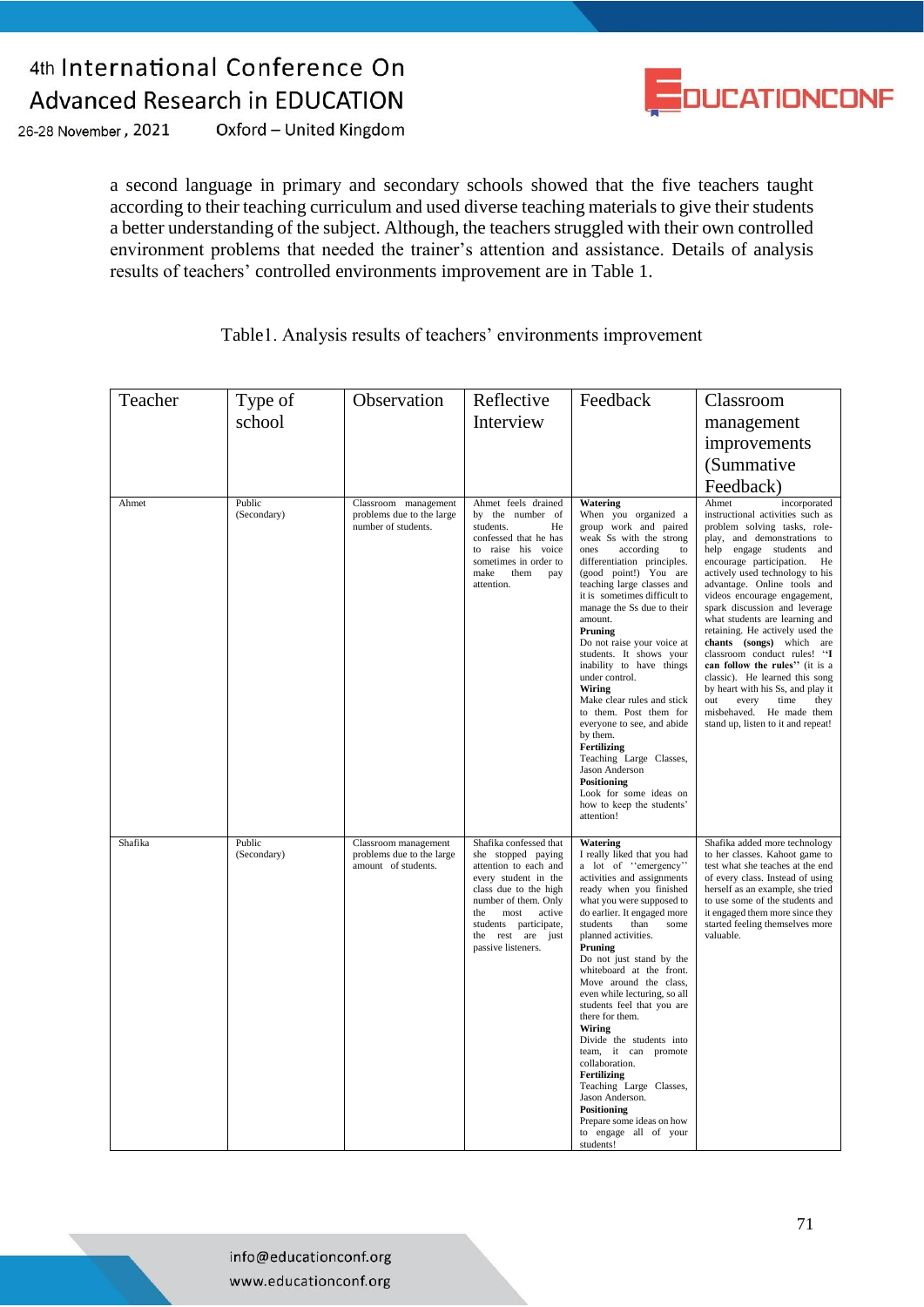

26-28 November, 2021

Oxford - United Kingdom

| Ebru  | Private<br>(Primary)   | The students might be a<br>bit arrogant sometimes<br>and feel that they speak<br>English better that the<br>teachers. Ebru and Merve<br>are both stressed with<br>teaching<br>highly<br>competent learners. | Ebru stated that her<br>inability to answer all<br>the questions of her<br>students affected her<br>self-esteem in a bad<br>way.                                                                                     | <b>Watering</b><br>Using extensive reading in<br>new classes is a good way<br>to enrich your students'<br>vocabulary. (Well done!)<br>Pruning<br>Do not get the students to<br>the stage when they treat<br>vou like a dictionary!<br>Make them use the<br>dictionary to look up the<br>words they do not know.<br>Wiring<br>Ask the students to always<br>have a mini dictionary<br>with them for your class. It<br>might be an e-dictionary if<br>they use tablets instead of<br>physical books.<br>Fertilizing<br>An Instinct for Truth:<br>Curiosity and the Moral<br>Character of Science,<br>Robert T. Pennock.<br><b>Positioning</b><br>Always keep the students<br>busy with interesting tasks.<br>Use one level up method to<br>engage them and make the<br>lessons challenging.                                                                                                                                                                                                                                      | Ebru made a dictionary a must -<br>have part of her classes. The<br>students were competing who<br>would find the word first. She<br>paired weaker students with<br>stronger ones to help both of the<br>students benefit from the<br>collaboration.                                      |
|-------|------------------------|-------------------------------------------------------------------------------------------------------------------------------------------------------------------------------------------------------------|----------------------------------------------------------------------------------------------------------------------------------------------------------------------------------------------------------------------|--------------------------------------------------------------------------------------------------------------------------------------------------------------------------------------------------------------------------------------------------------------------------------------------------------------------------------------------------------------------------------------------------------------------------------------------------------------------------------------------------------------------------------------------------------------------------------------------------------------------------------------------------------------------------------------------------------------------------------------------------------------------------------------------------------------------------------------------------------------------------------------------------------------------------------------------------------------------------------------------------------------------------------|-------------------------------------------------------------------------------------------------------------------------------------------------------------------------------------------------------------------------------------------------------------------------------------------|
| Merve | Private<br>(Secondary) | The students might be a<br>bit arrogant sometimes<br>and feel that they speak<br>English better that the<br>teachers. Ebru and Merve<br>are both stressed with<br>teaching<br>highly<br>competent learners. | Merve<br>mispronounced the<br>TL word and one of<br>the students corrected<br>her. She got a bit<br>aggressive in return.<br>She checked the word<br>during the break and<br>realized that the<br>student was right. | Watering<br>Choral Drills were a good<br>idea to develop more<br>accurate pronunciation.<br>Pruning<br>Make sure that you check<br>the pronunciation of the<br>target<br>vocabulary<br>beforehand. Nothing can<br>be worse than fossilized<br>errors of the students.<br>Wiring<br>Respect should be the rule<br>of your classroom. Model<br>for your students how you<br>expect them to speak to<br>yourself. A role play on<br>how to respond to people<br>who disagree with their<br>opinion can be a solution.<br>If you make a mistake it<br>should be OK for the<br>teacher's ego to turn that<br>into a teachable moment.<br>Correct yourself in front of<br>the class, we are all human<br>and errors are the part of<br>the human nature.<br>Fertilizing<br>The Girl Who Never Made<br>Mistakes, Mark Pett.<br><b>Positioning</b><br>Look for some authentic<br>materials and gamification<br>to get away from a<br>traditional way of<br>teaching. It will make the<br>atmosphere in your<br>classroom more relaxed. | Merve created a wonderful<br>vocabulary lesson with real<br>objects, which aided her<br>students in remembering the<br>new words. She used songs to<br>practice pronunciation and felt<br>more relaxed that the students<br>would<br>get<br>the<br>right<br>pronunciation from the songs. |
| Rahi  | Private<br>(Primary)   | Does not know the<br>students' L 1.                                                                                                                                                                         | Rahi has trouble<br>expressing herself<br>and giving<br>instructions to young<br>learners since she<br>does not speak her<br>students' L 1.                                                                          | Watering<br>I really liked the way you<br>explained the purpose of<br>the task to your students<br>using CCQs to gain more<br>accurate evaluation of<br>students'<br>your<br>understanding.<br>Pruning<br>Primary learners do not<br>have a good sense of<br>language due to their age.<br>Even if you do it all right,<br>the principle applied to<br>adults do not work with<br>young learners.<br><b>Wiring</b>                                                                                                                                                                                                                                                                                                                                                                                                                                                                                                                                                                                                             | used TPR or mimed<br>Rahi<br>things she could not express<br>verbally, it worked very well<br>with her learners. She even<br>brought some puppets to help<br>herself communicate with the<br>learners.                                                                                    |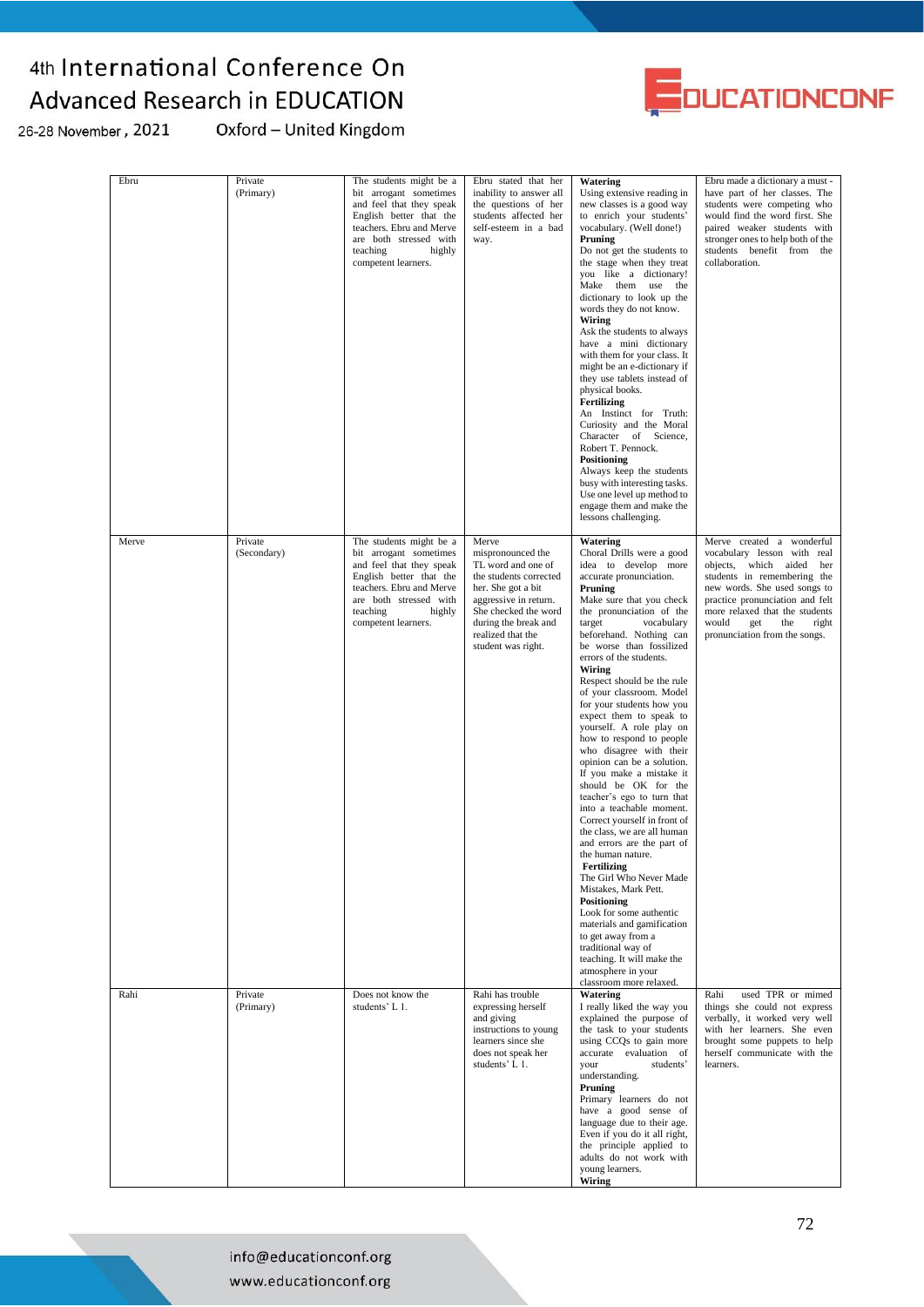

26-28 November, 2021

Oxford - United Kingdom

| Use an appropriate tone,<br>try to change the mode of<br>your voice. Use gestures<br>and body language.<br>Fertilizing<br>Learning Another<br>Language Through<br>Actions, James J. Asher<br>Positioning<br>Not knowing your<br>students' L 1 does not<br>mean you cannot give<br>instructions. Look for<br>some other ways of<br>instruction giving suitable<br>for different types of |  |
|-----------------------------------------------------------------------------------------------------------------------------------------------------------------------------------------------------------------------------------------------------------------------------------------------------------------------------------------------------------------------------------------|--|
|-----------------------------------------------------------------------------------------------------------------------------------------------------------------------------------------------------------------------------------------------------------------------------------------------------------------------------------------------------------------------------------------|--|

Model 1. Bonsai Philosophy logic model of trainer's feedback

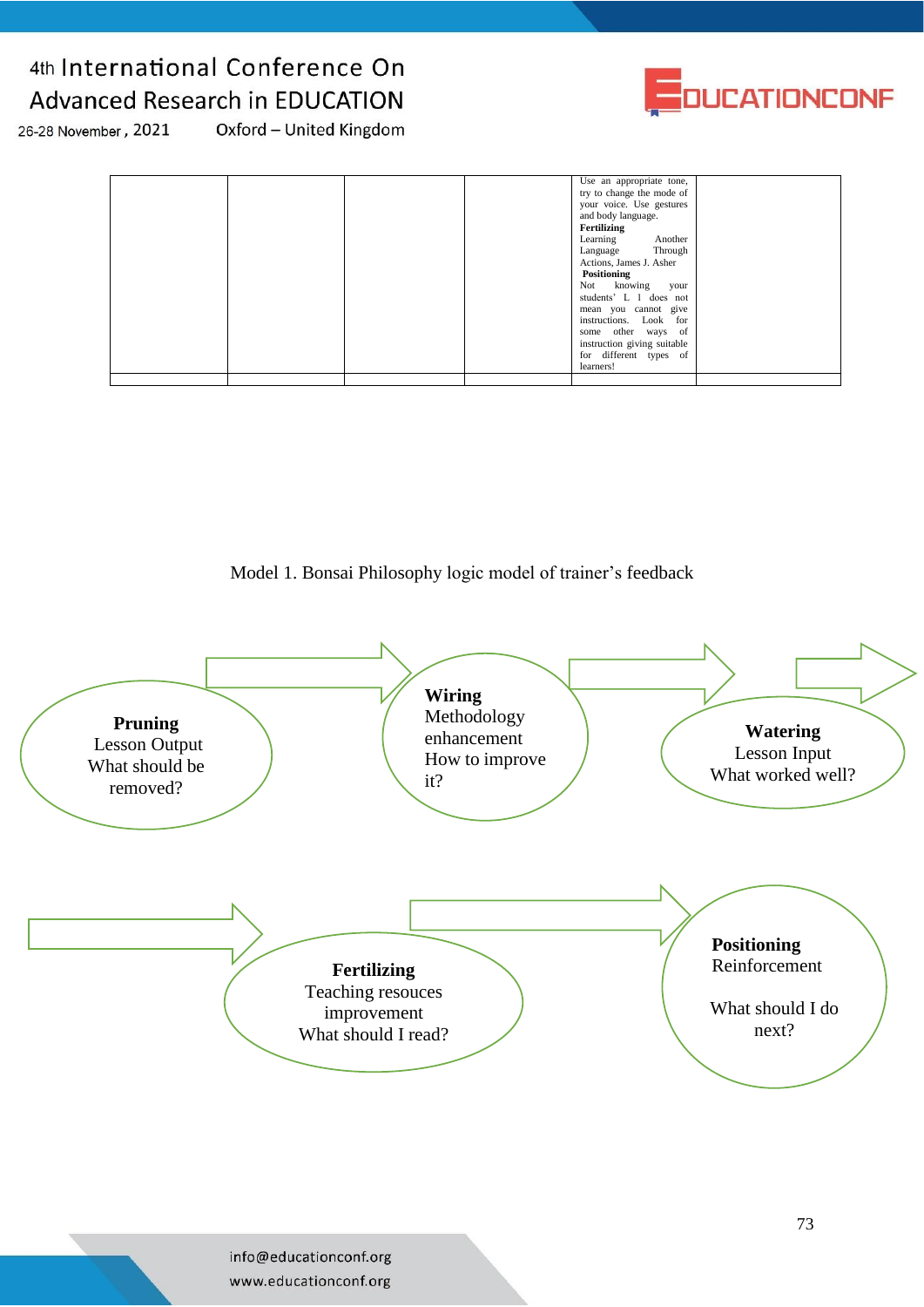26-28 November, 2021

Oxford - United Kingdom



Table 2. Formative assessment feedback form

| <b>CELT-S</b><br>Certificate in English Language Teaching - Secondary<br>CELT-S - Formative assessment feedback form<br>Date of observation: 14.02.2020 |                                                                                                                                                                                                                                                                                                                                                                                                                                                                                                                                                                                                                                        |  |  |  |
|---------------------------------------------------------------------------------------------------------------------------------------------------------|----------------------------------------------------------------------------------------------------------------------------------------------------------------------------------------------------------------------------------------------------------------------------------------------------------------------------------------------------------------------------------------------------------------------------------------------------------------------------------------------------------------------------------------------------------------------------------------------------------------------------------------|--|--|--|
| Name of teacher:                                                                                                                                        | Ahmet Can                                                                                                                                                                                                                                                                                                                                                                                                                                                                                                                                                                                                                              |  |  |  |
| Name of tutor:                                                                                                                                          | Oleksandra, Halchesko                                                                                                                                                                                                                                                                                                                                                                                                                                                                                                                                                                                                                  |  |  |  |
| <b>Assessment Criteria</b>                                                                                                                              | Comment                                                                                                                                                                                                                                                                                                                                                                                                                                                                                                                                                                                                                                |  |  |  |
| a) Planning<br>The teacher produces a lesson<br>plan which includes aims for the<br>lesson and procedures and<br>activities to achieve these aims       | Ahmet, you produced a lesson plan with reasonably clear<br>aims and with procedures and activities which contributed<br>to your lesson goal. I liked the variety of activities you<br>planned trying to meet the needs of different types of<br>learners. It is always good to have some backup activities<br>planned in case you finish earlier and you included them<br>into your lesson plan.                                                                                                                                                                                                                                       |  |  |  |
| b) Learning atmosphere<br>The teacher involves and<br>supports learners                                                                                 | I think that you established an effective classroom.<br>presence and created a positive atmosphere which<br>involves and supports all of your learners. Keep up the<br>good work!                                                                                                                                                                                                                                                                                                                                                                                                                                                      |  |  |  |
| c) Resources<br>The teacher uses available<br>resources and activities.                                                                                 | You maximized your learners participation with an<br>effective use of a smart board. If anything keeps the Ss.<br>engaged, it is technology! Coming to the front one by<br>one to do some exercices is a pleasure for the children<br>of this age. I saw some of your students begging you for<br>their turn. Movement helps memorization as well. I loved<br>the 'Guessing Game' that you used to practise TL. The<br>envelopes which contained the papers with the target<br>vocabulary seemed like a good way to keep your<br>students engaged for a long time. Even those ones, who<br>tend to be quite were excited and involved. |  |  |  |
| d) Language and skills<br>The teacher uses techniques<br>and strategies for language and<br>skills development                                          | Vocabulary related to jobs was your TL. I have noticed<br>that you provided accurate language models and made<br>some choral drills with your students to reinforce the<br>target vocabulary. I like the way you paraphrased the job<br>descriptions to make them more understandable for your<br>students: Take care-Look after'. In a while you<br>intentionally asked your Sa about the meaning of take<br>care' to double check that they got it right and consolidate<br>the new phrasal verb.                                                                                                                                    |  |  |  |
| e) Classroom management<br>The teacher sets up, manages<br>and monitors whole class,<br>individual, and pair or group<br>activities                     | When you erganized a group work you paired weak Se.<br>with the strong ones according to differentiation principles.<br>(good point!) You are teaching large classes it is<br>sometimes difficult to manage the Sa due to their amount.<br>N.B. Try to use the chants (songs) which are classroom<br>conduct rules! Check it out: 'I can follow the rules' (it is<br>a classic). Learn this song by heart with your Se and play<br>it eut-every time they misbehave. Make them stand up.<br>listen to it and repeat!                                                                                                                   |  |  |  |





Interviewer: Among all the stages of your lesson evaluation flow (planning, learning atmosphere, resources, language and skills, classroom management, checking learning and giving feedback) which were the hardest to deal with? Teacher Ahmet: I would say learning atmosphere and classroom management. My class consists of 45 students. The majority of my students are boys who sit next to each other and tend to distract each other.

Teacher Rahi: To me learning atmosphere and classroom management. I do not speak Turkish and I fail to give instructions to my students sometimes.